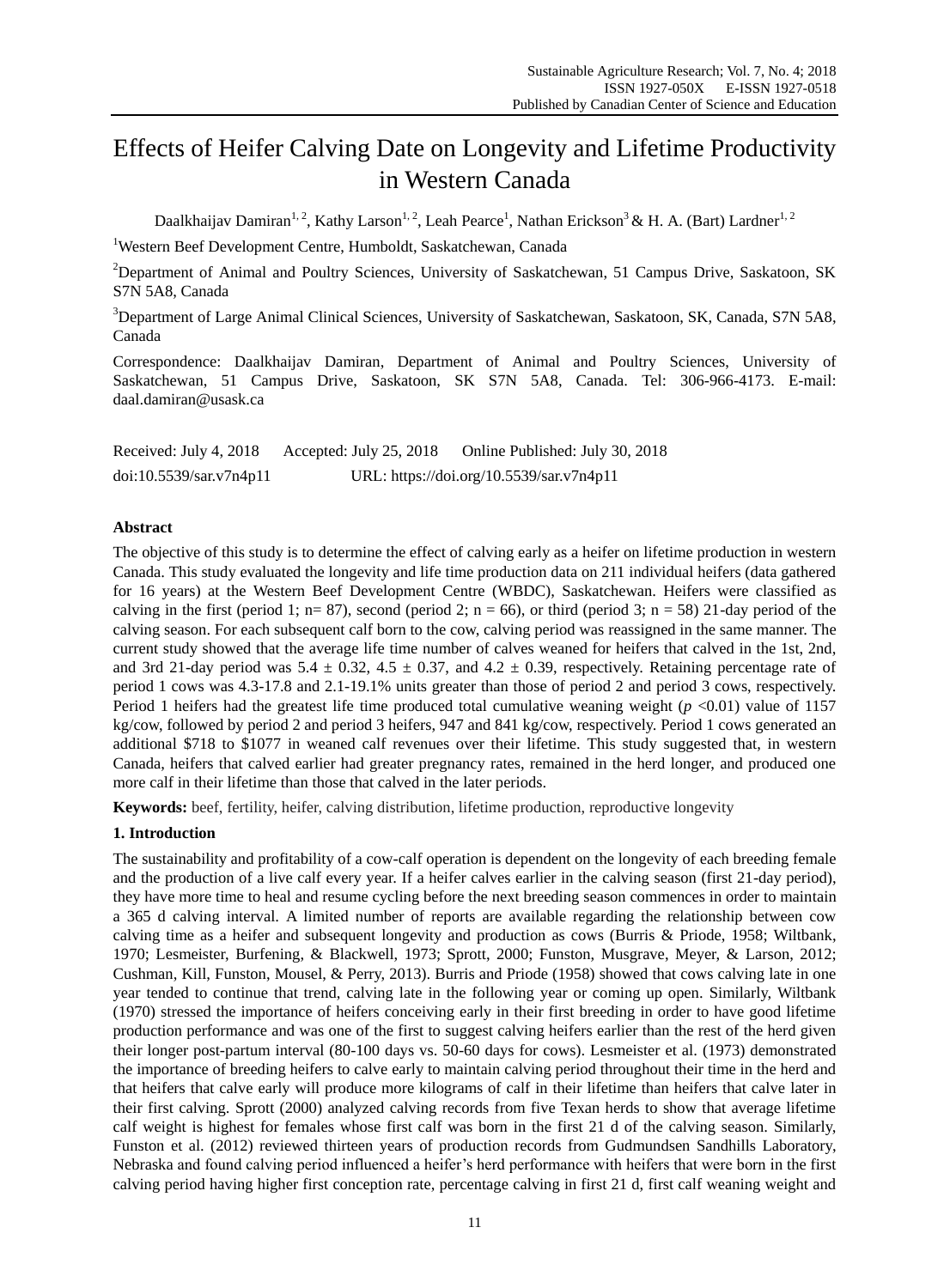second conception rate than heifers born in the second or third calving period. Furthermore, Cushman et al. (2013) showed that having heifers calve early in their first calving resulted in increased herd retention and the additional kilograms of calf weaned by an early-calving heifer equated to the production of an extra calf during her lifetime. To our knowledge, no publications could be found on the influence of calving early as heifer on future and lifetime performance in western Canada. The objective of this study is to determine the effects of calving early as heifer on her lifetime reproductive performance and productivity using a western Canadian data set.

## **2. Materials and Methods**

## *2.1 Source of Data*

Data were aggregated into a database from the Western Beef Development Centre's (WBDC; Saskatchewan) beef cattle research herd production records. The University of Saskatchewan Animal Research Ethics Board (Protocol No. 20090107) approved the procedures and facilities used in this experiment and animals were cared for according to the guidelines of the Canadian Council of Animal Care (2009). The WBDC follows typical management practices of western Canada for beef heifer development, cow breeding and nutrition, as described elsewhere (Krause et al., 2013; Lardner, Damiran, Hendrick, Larson, & Funston, 2014; Damiran, Lardner, Larson, & McKinnon, 2016; Damiran, Penner, Larson, & Lardner, 2018; McMillan et al., 2018). Data for the spring calving herd collected between 2001 and 2017 were used for this study. The breeding season at WBDC began approximately June 20 each year and lasted for ~65 days. Weaning occurred each year in late October (at ~160 d of age). Data were trimmed to remove heifers that produced a twin at any point during their life. Females sold or culled for non-breeding reasons (e.g., mothering, milk, conformation, temperament) were removed from the data set. Heifers were also eliminated from the data set if proper assignment to an initial calving group was not possible due to abortion, or birth of an abnormal or premature calf. The final data set for this study consisted of 211 Black Angus and Angus crossbred heifers born from 1999 to 2008.

Each female's calving date was assigned a number (Julian date) corresponding with calving span. Postpartum recovery period was estimated by subtracting 282 d (average gestation length) from the calving interval (Damiran et al., 2016). Two-year old first-calf heifers were assigned to one of three 21-day calving periods based on the date their first calf was born. Each subsequent calf born to the cow was also assigned to a calving group (or period), but for analysis purposes the female remained in the group number assigned for her first parturition. For example, a cow that calved in Period 2 as a heifer but then had her next three calves in Period 3, was analyzed as a Period 2 female. Average lifetime production was calculated as the mean production of all calves whose dams were classified in a particular calving group as heifers. Weaned calf revenue was calculated, \$/cow  $=$  Calf cumulative weaning BW, kg/cow  $\times$  WCP,  $\frac{6}{k}$ g, where WCP = weaned 249.4 kg (550 lb) calf prices, over the last nine years (2008-2017) in Saskatchewan, Canada, have averaged \$3.68/kg (CANFAX, 2017). All dollar values are in Canadian dollars.

#### *2.2 Statistical Analysis*

Data (heifer age of birth, Julian day of calving, calf birth weights, calving interval, calf weaning age and weight, adjusted 205-d weaning weight of all calves that survived until weaning, and longevity of cows) were analyzed using the MIXED procedure of SAS 9.2 (SAS, 2003). The model used for the analysis was:  $Y_{ii} = \mu + T_i + e_{ii}$ ; where  $Y_{ij}$  was an observation of the dependent variable  $_{ij}$ ;  $\mu$  was the population mean for the variable;  $T_i$  was the fixed effect of the contemporary heifer calving group (Period 1, Period 2, and Period 3); and eij was the random error associated with the observation ij. Heifer was considered an experimental unit. For all statistical analyses, significance was declared at  $p < 0.05$ .

#### **3. Results and Discussions**

# *3.1 Cow Retention and Longevity*

As indicated previously, in the current study, cows were culled or sold from the herd if they failed to be become pregnant (e.g., open). Figure 1 depicts percentages of cows remaining in the herd over time out to 9th calving based on retention data. Retaining percentage of period 1 cows was 6.5-18.3 and 2.9-24.1% units greater than those of period 2 and period 3 cows, respectively. Thus, heifers that calve later at their first calving fail to remain in the herd as long as heifers that calve earlier (first 21 days) at their first calving. The results of the current study agree with the previous findings (Cushman et al., 2013) in that having heifers calve early in their first calving would increase their retention in the herd.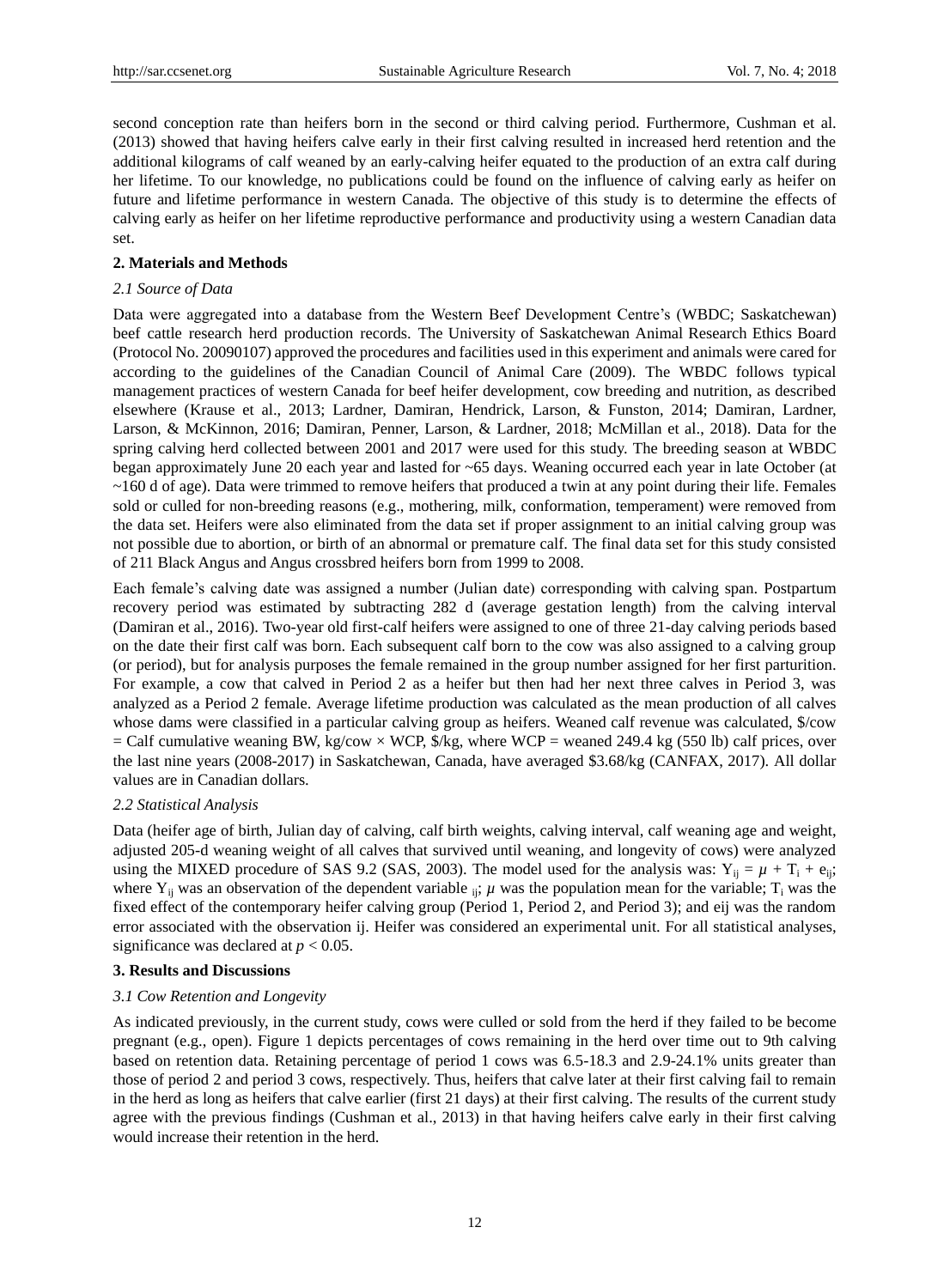

Figure 1. Analysis of the influence of calving period on herd survival from Western Beef Development Centre, Saskatchewan

*Note*. Results from Angus and Angus crossbred heifers ( $n = 211$ ). Period 1 = calved in the first 21 days,  $-2 =$ calved in the second 21 days,  $-3 =$  calved in the third 21 days and after as heifer.

The longevity of a beef female is important to the sustainability and profitability of any beef operation (Cushman et al., 2013). Increasing longevity by improving retention of females can increase herd size. Figure 2 presents influence of calving period on beef cow average longevity from WBDC. In the current study, heifers that had their first calf during the first 21-day period of the calving season had increased (*p* < 0.05) longevity compared to heifers that calved in the second and third 21-day periods (7.2  $\pm$  0.3, 6.5  $\pm$  0.4, and 6.2  $\pm$  0.4 yr for period 1, period 2, and period 3, respectively).

However, no difference  $(p > 0.05)$  was observed between period 2 and period 3 groups in longevity. The reason for the obtained results on cow retention time and longevity can be explained as Bridges (2013) noted, if a heifer conceives late and subsequently calves late, she has less time from calving until the start of the subsequent breeding season, so she is more likely to be anestrus, or not having estrous cycle, at the start of the breeding season and will likely conceive late again in the second breeding season; this cycle continues to repeat until eventually she fails to conceive in a confined breeding period and is culled from the herd.

#### *3.2 Effect of Initial Calving Group on Cow Calving Performance*

Effect of first calving period on a beef cow's lifetime calving performance are presented in Table 1. Age of the heifer at first calving affected calving group ( $p < 0.01$ ). Heifers classified as calving in the first calving period were on average 19 d younger than those in the second period and 48 d younger than those in the third period (*p*  $< 0.01$ ). Heifers need to calve by 24 mo. (730 day of age) of age to achieve maximum lifetime productivity (Patterson et al., 1992). In the current study, only period 1 heifers reached the mentioned benchmark.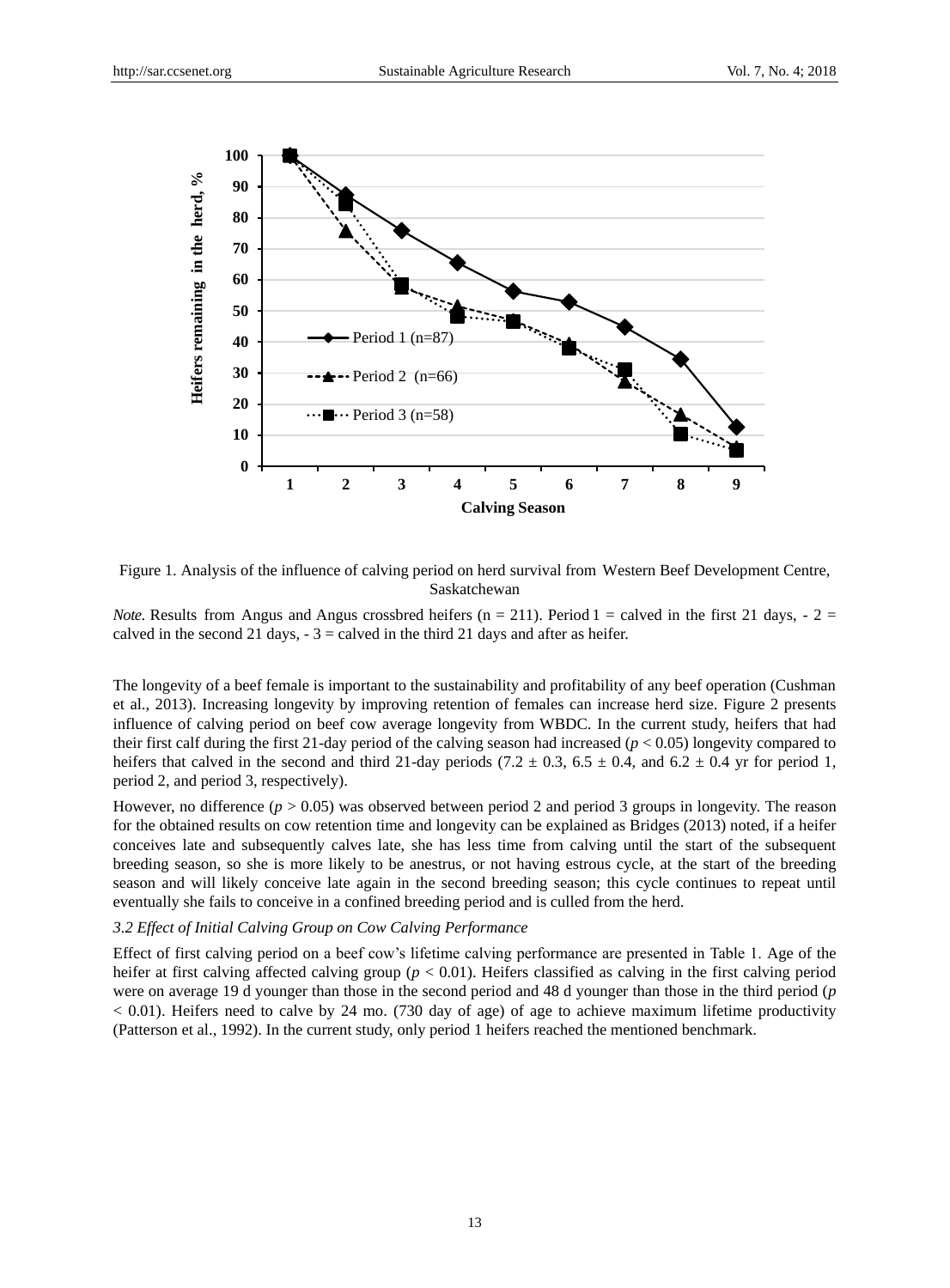

Figure 2. Effect of first calving period on life time in herd from Western Beef Development Centre, Saskatchewan *Note*. Period  $1 =$  calved in the first 21 days,  $-2 =$  calved between day 22-43,  $-3 =$  calved after day 44 or later. <sup>a,b</sup>Bars with different superscripts are different at  $p < 0.05$ .

|                             | Calving period $1$ |                  |                  |         |            |  |  |
|-----------------------------|--------------------|------------------|------------------|---------|------------|--|--|
| Item                        | Period 1           | Period 2         | Period 3         | $SEM^2$ | $p$ -value |  |  |
| Initial heifer, n           | 87                 | 66               | 58               |         |            |  |  |
| Age at first calving, d     | 731 <sup>a</sup>   | $751^{\rm b}$    | 778 <sup>c</sup> | 3.6     | < 0.01     |  |  |
| Calving interval, d         | 376 <sup>a</sup>   | 372 <sup>a</sup> | $358^{\rm b}$    | 1.8     | < 0.01     |  |  |
| Postpartum interval, $3 d$  | $95^{\mathrm{a}}$  | 90 <sup>a</sup>  | $76^{\rm b}$     | 2.1     | < 0.01     |  |  |
| Calf birth date, Julian day | $107^{b}$          | 110 <sup>b</sup> | 119 <sup>a</sup> | 1.1     | < 0.01     |  |  |
| Calf birth BW, kg           | 40                 | 40               | 40               | 0.5     | 0.80       |  |  |

Table 1. Effect of first calving period on beef cow calving performance

*Note*. <sup>1</sup> Period 1 = calved in the first 21 days, Period 2 = calved between day 22 to 43, Period 3 = calved day 44 or later. <sup>2</sup>SEM, pooled standard error of means. <sup>3</sup>Estimated postpartum interval from calving to conception based on consecutive calving dates and assuming a 282-d gestation length. <sup>abc</sup>Means without a common superscript differ  $(p \le 0.05)$ .

When production data for each year was pooled, cow groups were different from each other ( $p < 0.05$ ) in calving date; and were 107 ( $\pm$  0.9), 110 ( $\pm$  1.1), and 119 ( $\pm$  1.3) d for period 1, period 2, and period 3 cows, respectively. This result indicated that the females that calved early as heifers tended to calve earlier throughout the remainder of their productive lives than the females that calved later in their first calving. The interval between postpartum estrus and beginning of pregnancy is the other component of the reproductive cycle. In the current study, period 1 (95 d) and period 2 (90 d) cows were similar (*p* > 0.05) in the length of estimated postpartum interval; both groups were greater  $(p < 0.01)$  than period 3 cows (76 d). A shorter calving interval was also observed for the Period 3 (late calving) females. These two results may seem counter intuitive at first, but can be explained by fall out with a defined 65 d breeding season. Only the most reproductive females from Period 3 remained in the study (the ones with short post partum intervals), while females in Period 1 and 2 had the leeway to not conceive in their first (and even second) cycle of the breeding season and still end up pregnant at the end of the breeding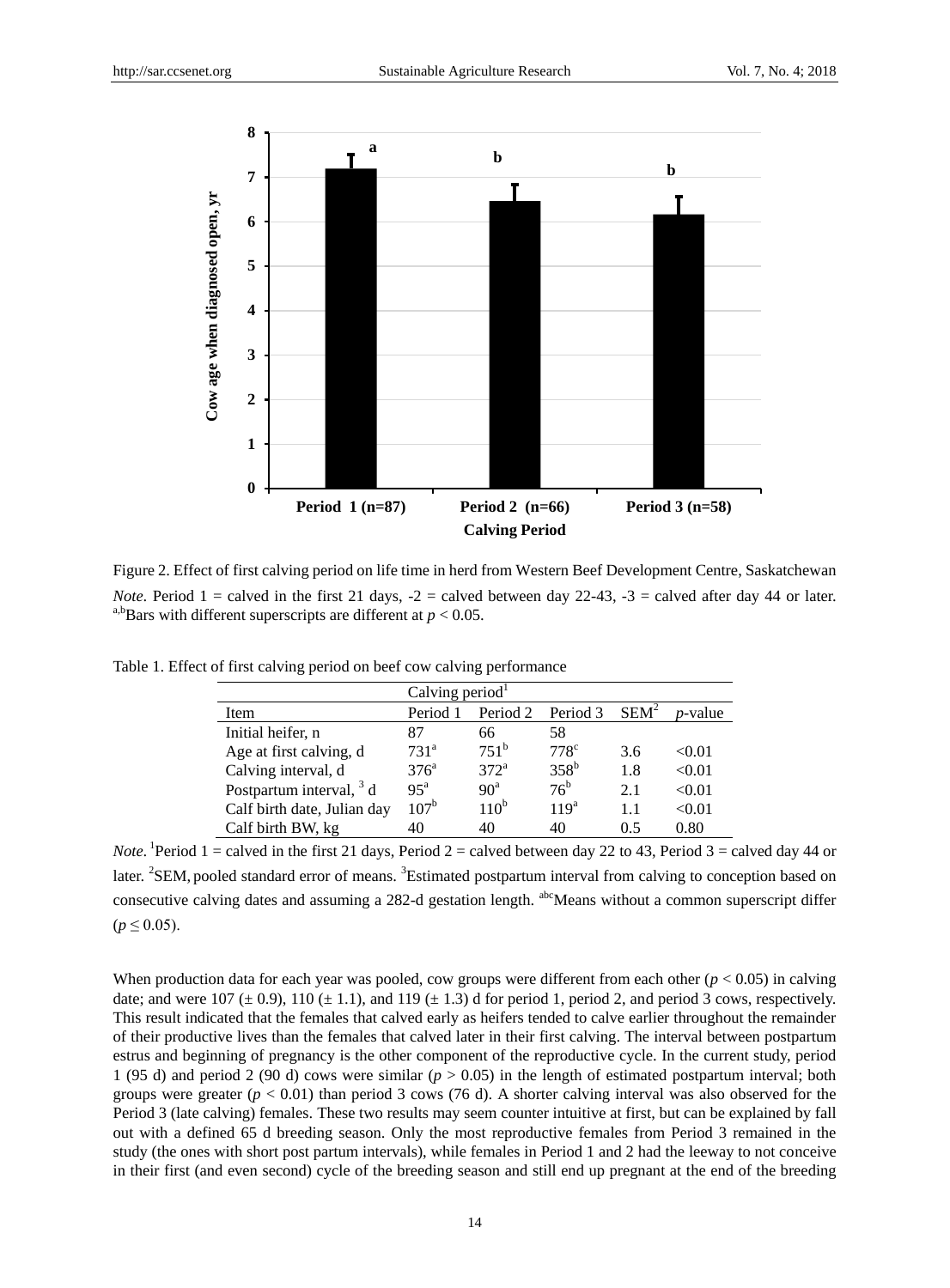season. As cows (2nd through 9th calving), estimated postpartum interval did not differ ( $p > 0.05$ ; data not shown) by heifer calving group and averaged ~81 d (Period 3 group) to 87 d (Period 1 group). All 3 cow groups had similar  $(p > 0.05)$  calf birth BW.

## *3.3 Effect of Initial Calving Group on Calf Weaning Performance and Lifetime Productivity*

It is typical for cow-calf operations are to wean all calves on a particular timeframe rather than on a weight-constant or age-constant basis; as such calves born early in the calving season are usually heavier at weaning than those born later. This tends to increase the total lifetime production of early-calving dams (Morrow & Brinks, 1968; Roberts et al., 1970). Therefore, calving date and actual weaning weight of calves are crucial for beef producers to measure. Effect of first calving period on a beef cow's lifetime calves weaning performance are presented in Table 2. When lifetime productivity for each animal was pooled, calf actual average weaning weights were 15 kg heavier (*p* < 0.01) and average adjusted 205-d weaning weights were 9 kg heavier (*p* < 0.01) for the period 1 and 2 cows than period 3 cows. Calf gain to weaning (ADG) was lower  $(p < 0.05)$  for the calves from period 3 cows (1.05 kg/d) than for the calves born to period 1 (1.08 kg/d) and period 2 cows (1.09 kg/d).

|  |  |  | Table 2. Effect of first calving period on calf weaning performance and beef cow lifetime productivity |  |  |  |  |
|--|--|--|--------------------------------------------------------------------------------------------------------|--|--|--|--|
|  |  |  |                                                                                                        |  |  |  |  |

|                                                   | Calving period     |                  |                  |         |                 |
|---------------------------------------------------|--------------------|------------------|------------------|---------|-----------------|
| Item                                              | Period 1           | Period 2         | Period 3         | $SEM^2$ | <i>p</i> -value |
| Initial heifer, n                                 | 87                 | 66               | 58               |         |                 |
| Total produced calves, n/cow                      | 5.4 <sup>a</sup>   | $4.5^{b}$        | $4.2^{b}$        | 0.36    | 0.03            |
| Calf age at weaning, Julian day                   | 167 <sup>a</sup>   | 164 <sup>a</sup> | $149^{b}$        | 2.0     | < 0.01          |
| Calf weaning BW, kg                               | 218 <sup>a</sup>   | $217^{\rm a}$    | 202 <sup>b</sup> | 2.5     | < 0.01          |
| Pre-weaning ADG, kg/d                             | $1.1^{ab}$         | $1.1^{\rm a}$    | 1.0 <sup>b</sup> | 0.02    | 0.06            |
| Calf adjusted 205-d weaning BW, kg/cow            | $264^{\mathrm{a}}$ | $264^{\circ}$    | $255^{\rm b}$    | 2.1     | < 0.02          |
| Calf cumulative weaning BW, kg/cow                | $1157^{\rm a}$     | $947^{ab}$       | $841^{b}$        | 84.5    | 0.04            |
| Calf cumulative adjusted 205-d weaning BW, kg/cow | $1401^a$           | $1156^{ab}$      | $1064^{\rm b}$   | 97.4    | 0.03            |

*Note*. <sup>1</sup> Period 1 = calved in the first 21 days, Period 2 = calved between day 22 to 43, Period 3 = calved day 44 or later. <sup>2</sup>SEM, pooled standard error of means. <sup>abc</sup>Means without a common superscript differ ( $p \le 0.05$ ).

Reproductive performance is one of the biggest factors affecting beef cow production efficiency and profitability. Reproduction has been estimated to be 3 to 9 times more influential on profitability than other production traits (Melton, 1995). Average lifetime calves weaned for WBDC cows that calved in the 1st, 2nd, and 3rd 21-day periods was 5.4  $\pm$  0.32, 4.5  $\pm$  0.37, and 4.2  $\pm$  0.39/cow, respectively. Due to combined effects of greater average number of calves weaned over lifetime and actual calf weaning weights, cows that had their first calf during the first 21-day period had ( $p < 0.01$ ) greater total weight weaned (1157.1  $\pm$  70.0 kg) compared to heifers that calved in the second (946.6  $\pm$  82.1 kg) or 3rd (841.4  $\pm$  87.6 kg) 21-d period (Table 2).

One of the most important findings of this study was females that calve early when they are heifers can produce more cumulative kilograms of weaned calf in their lifetime than females that calved later (after first 21 days) as heifers (i.e., cumulative kilograms of calf was 18.2% and 27.3% greater than that of period 2 and period 3 cows, respectively), which agrees with others' findings (Roberts, Spencer, LeFever, & Wiltbank, 1970; Lesmeister et al., 1973).

#### *3.4 Effect of Initial Calving Group on Weaned Calves Revenue*

The Period 1 cows were either numerically or significantly greater than period 2 ( $p > 0.05$ ) and period 3 cows ( $p$ ) < 0.01); generated an additional \$773 to \$1160 in weaned calf revenues over their lifetime (Figure 3). This represents a large financial advantage for cow-calf producers. The differences in average lifetime production between cow groups in the current study were likely associated with differences in total number of calves weaned over lifetime, but some differences were associated with calf weaning weight. In general, in western Canada, where cost of production has been measured at just under \$962 per cow wintered (Alberta Agriculture and Forestry, 2016) a heifer will need to wean a minimum of five consecutive calves to recoup her development costs (Kathy Larson, Western Beef Development Centre, Humboldt, SK, personal communication). This economic threshold of needing to wean five calves was only reached by the females that calved early as heifers. Thus the findings of this study demonstrate why it is so important for cow-calf producers to ensure that their replacement heifers conceive as early as possible in their first breeding exposure.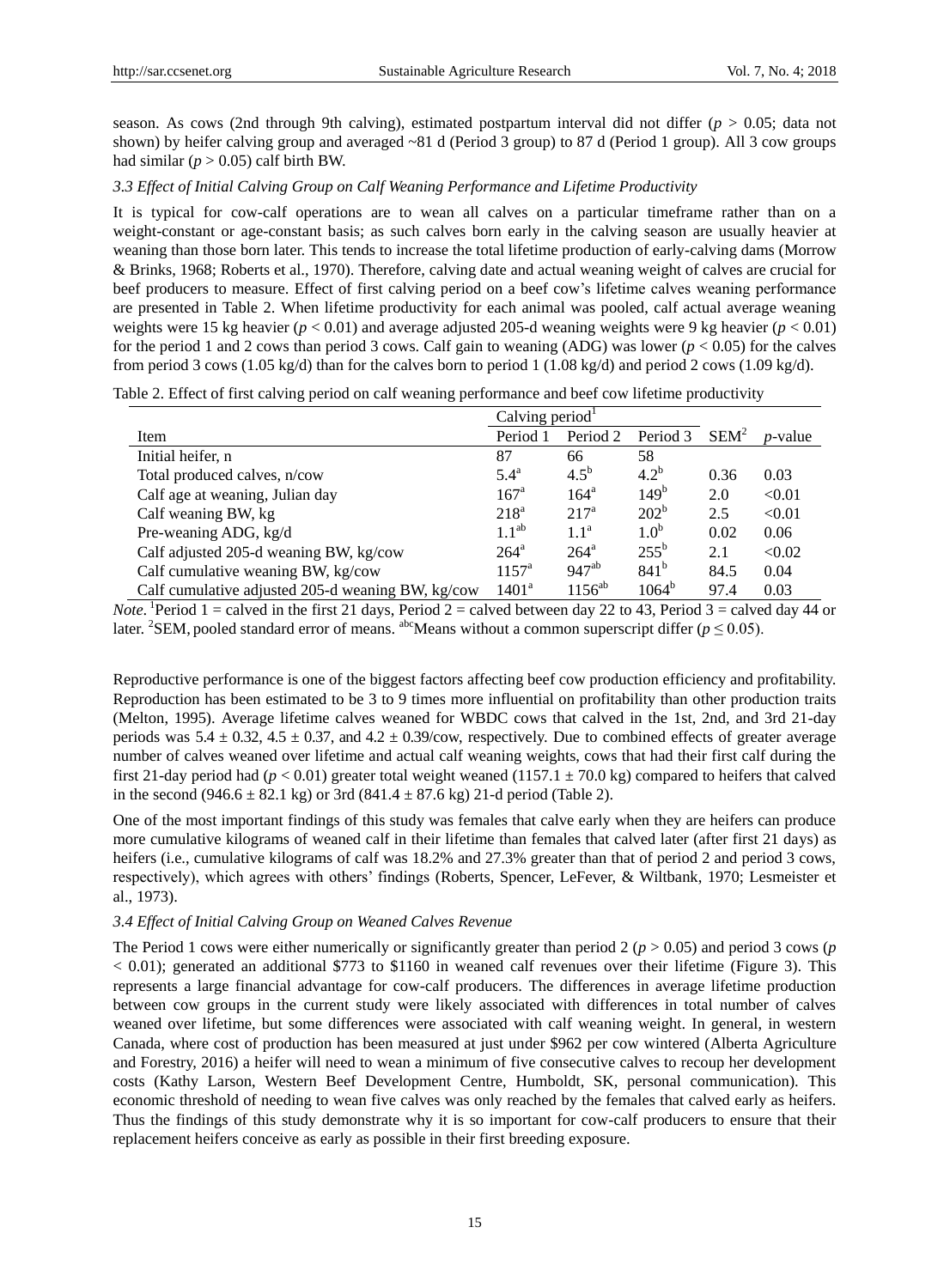

Figure 3. Influence of calving period on lifetime weaned calf revenue

*Note*. Revenue calculated as cumulative pounds weaned  $\times$  estimated market value of \$3.68 per kg (which represents the 2008-2017 average price for 249.4 kg calves in Saskatchewan). <sup>a,b</sup>Bars with different superscripts are significantly different  $(p < 0.05)$ .

## **4. Conclusions and Implications**

As evidenced by the findings of the current study, heifers that calved early in their first calving season had increased longevity (pregnancy rates) and weaned more calves, compared with heifers that calved later in the calving season. Moreover, in her lifetime, heifers that calved during the first 21-day period of their first calving season weaned approximately one more calf compared (210-316 kg) to heifers that calved later in the calving season. Therefore, developing heifers so that they conceive early in the breeding season and subsequently calve early in the calving season is critical for heifer longevity in the herd as well as the performance of her progeny in subsequent generations.

## **Acknowledgments**

This study was funded by the Saskatchewan Agriculture Development Fund (ADF#20150160) and the Canada-Saskatchewan Growing Forward 2 Bi-Lateral agreement. The authors thank the staffs of the Western Beef Development Centre for their careful husbandry and data collection over the decades. Amartuvshin Daalkhaijav helped in data preparation.

## **References**

- Alberta Agriculture and Forestry. (2016). *AgriProfit\$ Multi-year economic, productive and financial performance of Alberta cow/calf operations*. Retrieved from http://www1.agric.gov.ab.ca/\$department/deptdocs.nsf/all/econ8479.
- Bridges, G. A. (2013). Replacement female strategies. *Proceedings of the 2013 Driftless Region Beef Conference,*  19-26. Dubuque, Iowa. Retrieved from

http://www.iowabeefcenter.org/proceedings/DriftlessConference2013.pdf

- Burris, M. J., & Priode, B. M. (1958). Effect of calving date on subsequent calving performance. *Journal of Animal Science*, *17,* 527-533. https://doi.org/10.2527/jas1958.173527x
- Canadian Council on Animal Care. (2009). *CCAC guidelines on: the care and use of farm animals in research, teaching and testing*. CCAC, Ottawa, Canada. Retrieved from http://www.ccac.ca/Documents/Standards/Guidelines/Farm\_Animals.pdf
- CANFAX. (2017). *Canfax 2017 Annual Report.* Calgary, AB. Canada. pp. 34. Retrieved from http://www.canfax.ca/SampleReports.aspx.
- Cushman, R. A., Kill, L. K., Funston, R. N., Mousel, E. M., & Perry, G. A. (2013). Heifer calving date positively influences calf weaning weights through six parturitions. *Journal of Animal Science*, *91*, 4486-4491.